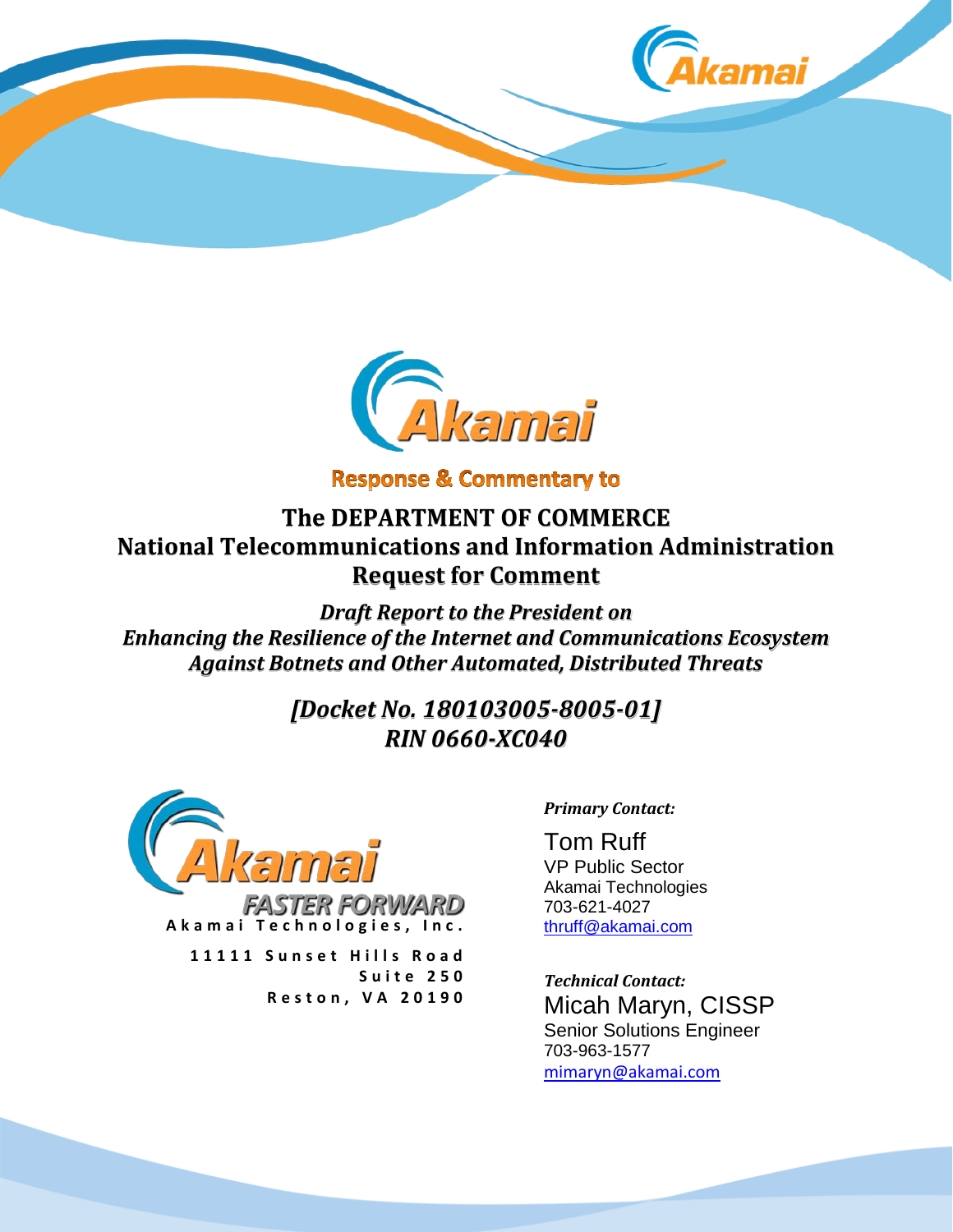### *Introduction*

Akamai is pleased to respond to the Department of Commerce, National Telecommunications and Information Administration, Request for Comment on the *Draft Report to the President on Enhancing the Resilience of the Internet and Communications Ecosystem Against Botnets and Other Automated, Distributed Threats* ([Docket No. 180103005-8005-01] RIN 0660-XC040).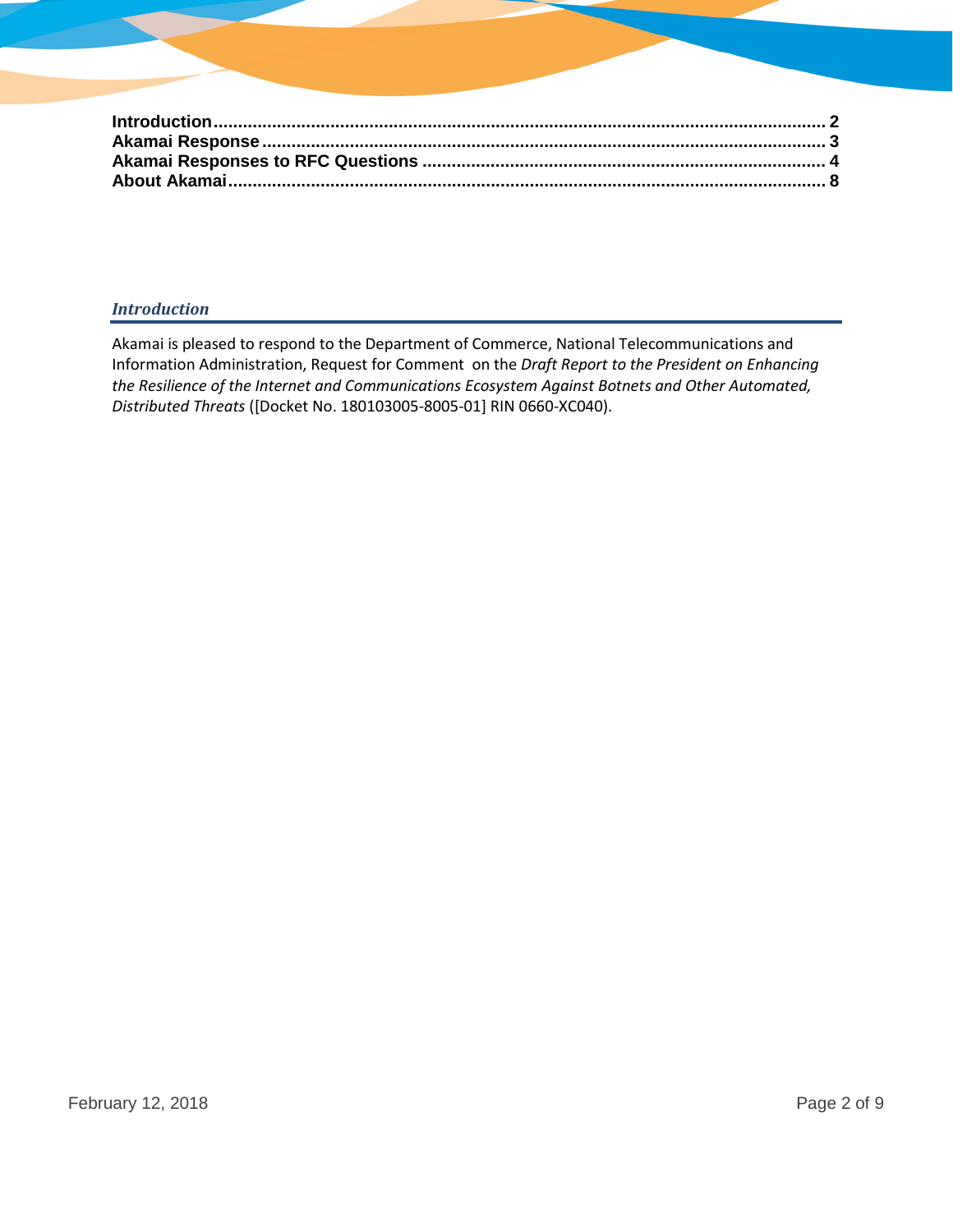### *Akamai Response*

The Draft Report includes several goals and actions which, over time, may have an impact on the ease of bot-net proliferation. The report does define current challenges and future goals fairly well, and presents several actions to encourage improved security in development and manufacturing using standards, policies, and other market incentives.

However, the Draft Report does lack goals and actions related to the mitigation of attacks. Most of the report is focused on using standards and policies in some way to eliminate the potential for large bot net-infections. There is very little information and no recommendations for making networks more resilient to attack. While encouraging better security among manufacturers is important, this is a long term goal. There needs to be near term goals and actions directed at preventing attacks from highly distributed bot-nets from impacting critical infrastructure.

The report touches on this on page 11, paragraph 1:

*The current best practices involve employing a hybrid approach that uses both local filtering and off- premise capacity-increasing DDoS defense tools. However, best practices are at times expensive, difficult to manage, and require skilled staff; they are also typically built around past crises, making it difficult to argue for a large amount of excess capacity, for example, until under attack.*

Akamai agrees, a hybrid approach is needed, that includes security layer within the enterprise, at the border, and into the cloud. But, Akamai disagrees that such an approach needs to be expensive, difficult to manage, or have excess in capacity.

A Cloud-based security layer can be dynamically scalable, easily managed, and adaptable. Moreover, in order to have the resiliency to mitigate the kinds of attacks that highly distributed bot-nets are capable of invoking, requires a highly distributed security layer.

#### **Key Recommendation:**

**Additional Goal: Improve Network Resiliency of Critical Infrastructure Networks**. In order to ensure the availability and integrity of Critical Infrastructure, it is necessary that such networks have additional capacity and layers of security to ensure operations during the largest of bot-net attacks. Critical Infrastructure networks should be strongly encouraged to deploy Cloud Based security tools and services, which are able to provide dynamic scalability and a distributed layer of defense to mitigate the threats from highly distributed bot-nets.

Whenever applicable, Critical Infrastructure networks should invest in cloud security solutions with the capabilities of mitigating attacks as far upstream from the Critical infrastructure's networks and as close as possible to the source. These solutions will provide increased and dynamic scalability far beyond what is possible with origin side or ISP investment.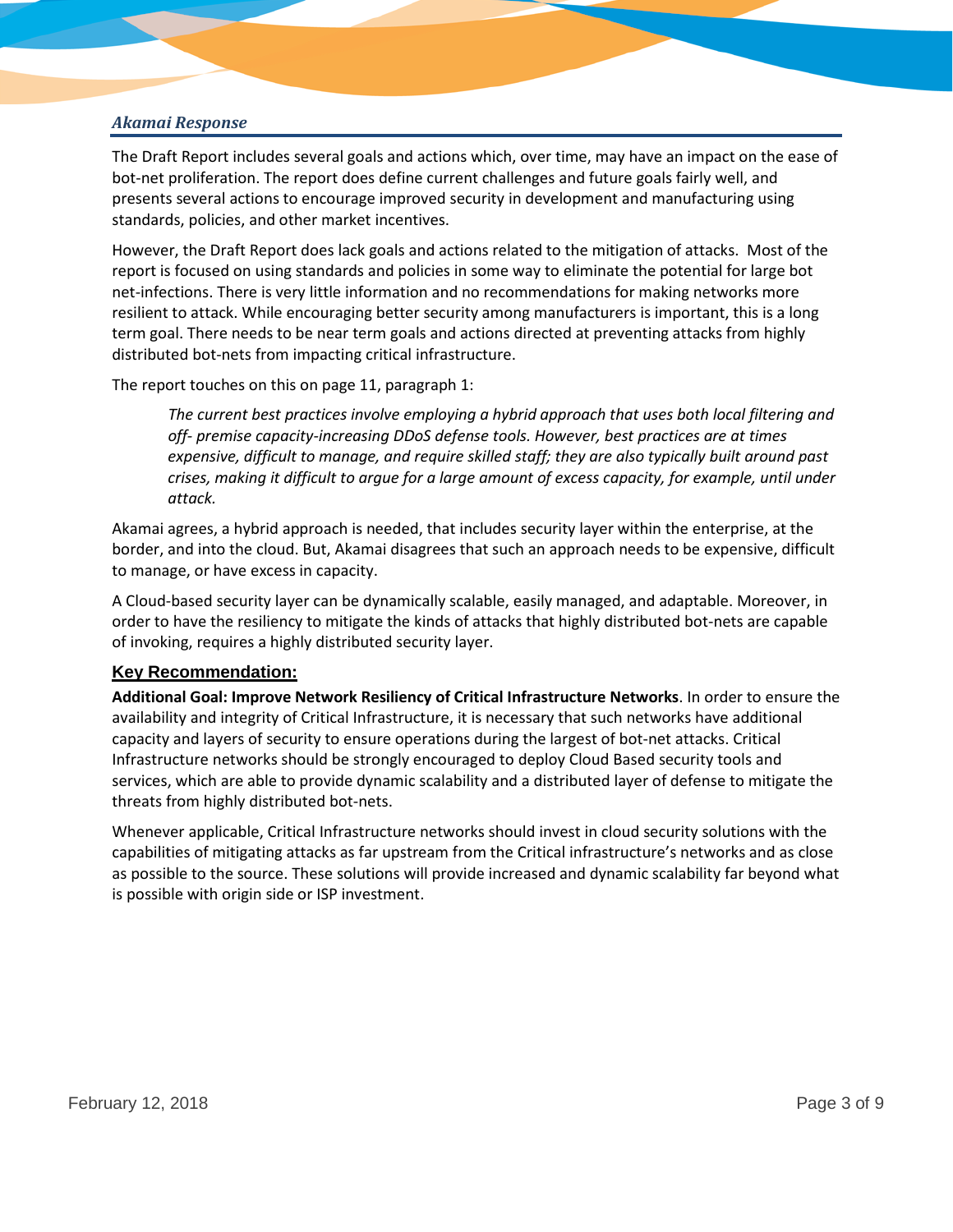# *Akamai Responses to RFC Questions*

The following section includes Akamai's direct responses to the questions posed in the RFC solicitation.

1. **The Ecosystem:** Is the Report's characterization of risks and the state of the current Internet and communications ecosystem accurate and/or complete? Are there technical details, innovations, policy approaches, or implementation barriers that warrant new or further consideration?

The current draft's definition of "infrastructure" is too broad. The high level definition of infrastructure as "the technology and organizations that enable connectivity, interoperability, and stability", is accurate. However, the security considerations and challenges of the different components of infrastructure are different.

The practical capabilities of appliances (routers/switches) differ from the capabilities an ISP could provide. Approaches to securing host environments are different for cloud hosted, physical hosted, and hybrid environments.

By separating out the components of infrastructure, the report would be able to detail where within the infrastructure (devices, ISP, DNS, etc.) specific improvement be made. This should provide better clarity on recommendations as well as illustrating how "the complexity of modern infrastructure, with key tools and players interspersed through the ecosystem," requires a multi-layered approach to security.

# 2. **Goals:** Are the Report's stated goals appropriate for achieving a more resilient ecosystem? Do the actions support the relevant goals? In aggregate, are the actions sufficient to significantly advance the goals?

The goals stated in the report are focused primarily on prevention of proliferation of bot-nets through creation of standards and policies. While the recommendations are valid for a long term approach to preventing bot-net threats, they are not practical for near term solutions for three reasons:

- 1. The time it takes to develop and publish standards and policies
- 2. Ability to ensure compliance to standards and policies, especially when applied to an international market.
- 3. Does not address the current number of devices and bot-net infections already in existence.

What the report is missing are recommendations for building resiliency for mitigation of bot-net attacks. Two recommendations which should be added.

- 1. Reinforce the IT modernization goals of EO 13800
- 2. Recommended actions for improving network resiliency with tools and services available today.

EO 13800 lays out a plan for modernizing federal IT infrastructure. IT modernization key building resiliency against massive bot-net attacks. Modernization is not just updating systems and infrastructure. Modernization includes modernizing the approach to operations to include continuous development and enhancement, a DevOps approach. The threat landscape is dynamic. Vulnerabilities are not always detected until later, sometimes after they have been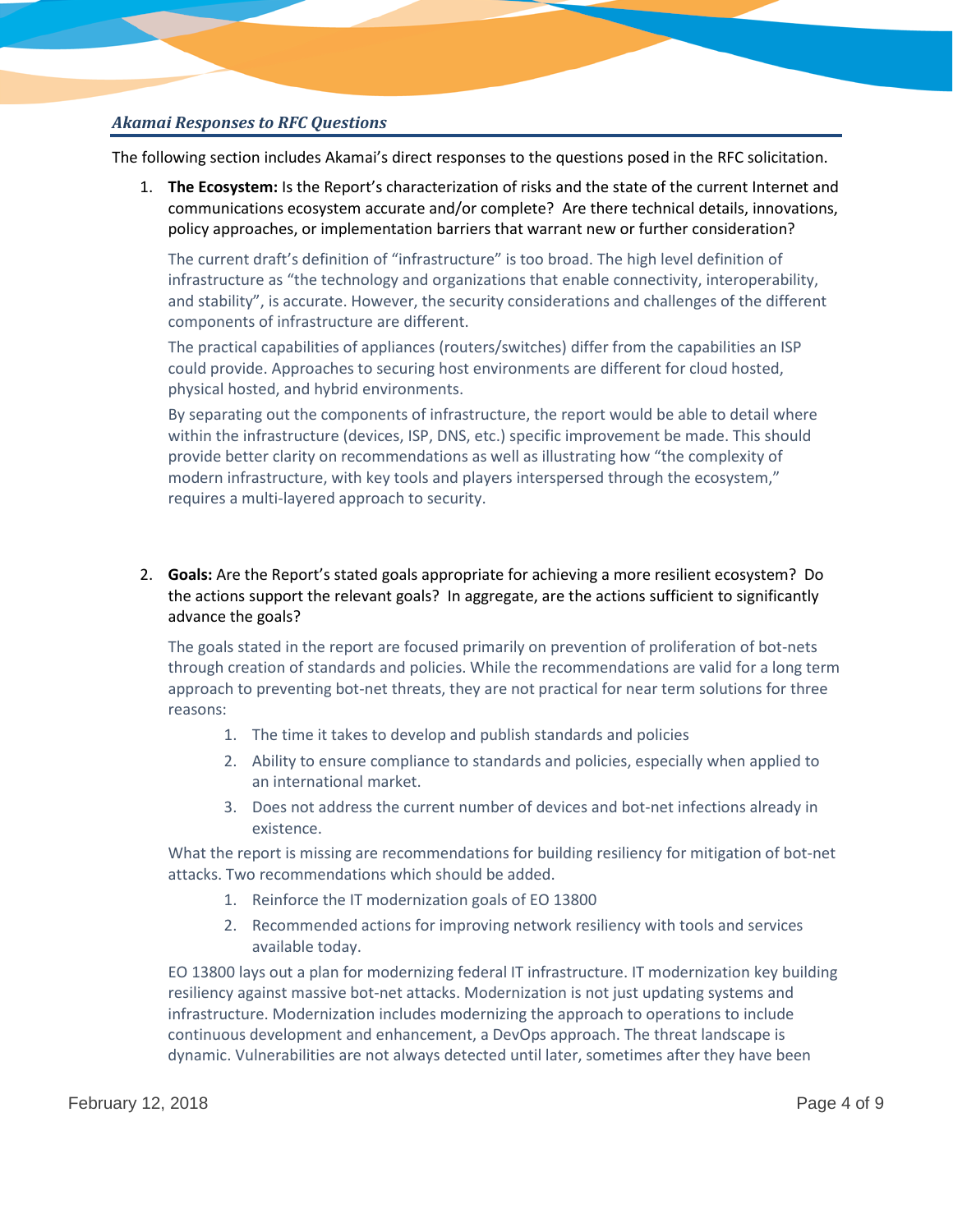exploited. Therefore it is critical that networks and network owners have the flexibility to develop and deploy new mitigations and defenses.

The report needs to include recommendations for improving network resiliency today, identifying tools, approaches, and services which have been proven to be successful in mitigating large scale bot-nets.

When dealing with automated and distributed threats, security solutions and mitigations need to be able to scale rapidly to meet that threat. ISPs do not have the scalability to match the amount to traffic that can be quickly generated by these attacks. In order to be scalable to match distributed threats, the mitigation tools and solutions also need to be distributed.

The report needs to include recommendations for the use of cloud based security solutions which are able to mitigate attacks closer to the individual bot-net nodes, and further upstream from the target networks and ISPs. The solutions include:

- Cloud based network scrubbing solutions that can inspect traffic up stream and mitigate threats before they can impact the target network
- Cloud Based application layer firewalls that can inspect and mitigate inbound application layer traffic upstream from the host environment with dynamic scalability.
- Cloud based DNS services that can mitigate and absorbed large volumetric attacks
- Content Delivery Networks that offload the amount of inbound traffic, absorbing volumetric spikes and preventing the host environment from being overwhelmed.

These are commercially available solutions today that have been proven as effective tools and solutions for mitigation of large scale bot-net attacks.



With respect to information sharing, the report outlines several approaches to information sharing of threat intelligence, attacks, and other network monitoring between commercial entities and ISPs. The report does acknowledge potential defaulting in gain such cooperation, including legal concerns for entries to share such information.

In addition to pursing approaches to improve information sharing, the report should also consider commercially available threat intelligence services which are able to aggregate similar, and sometimes more detailed information. In fact, the National Cybersecurity and Communications Integration Center (NCCIC) is currently aggregating threat intelligence and information about active threats and vulnerabilities from multiple commercial providers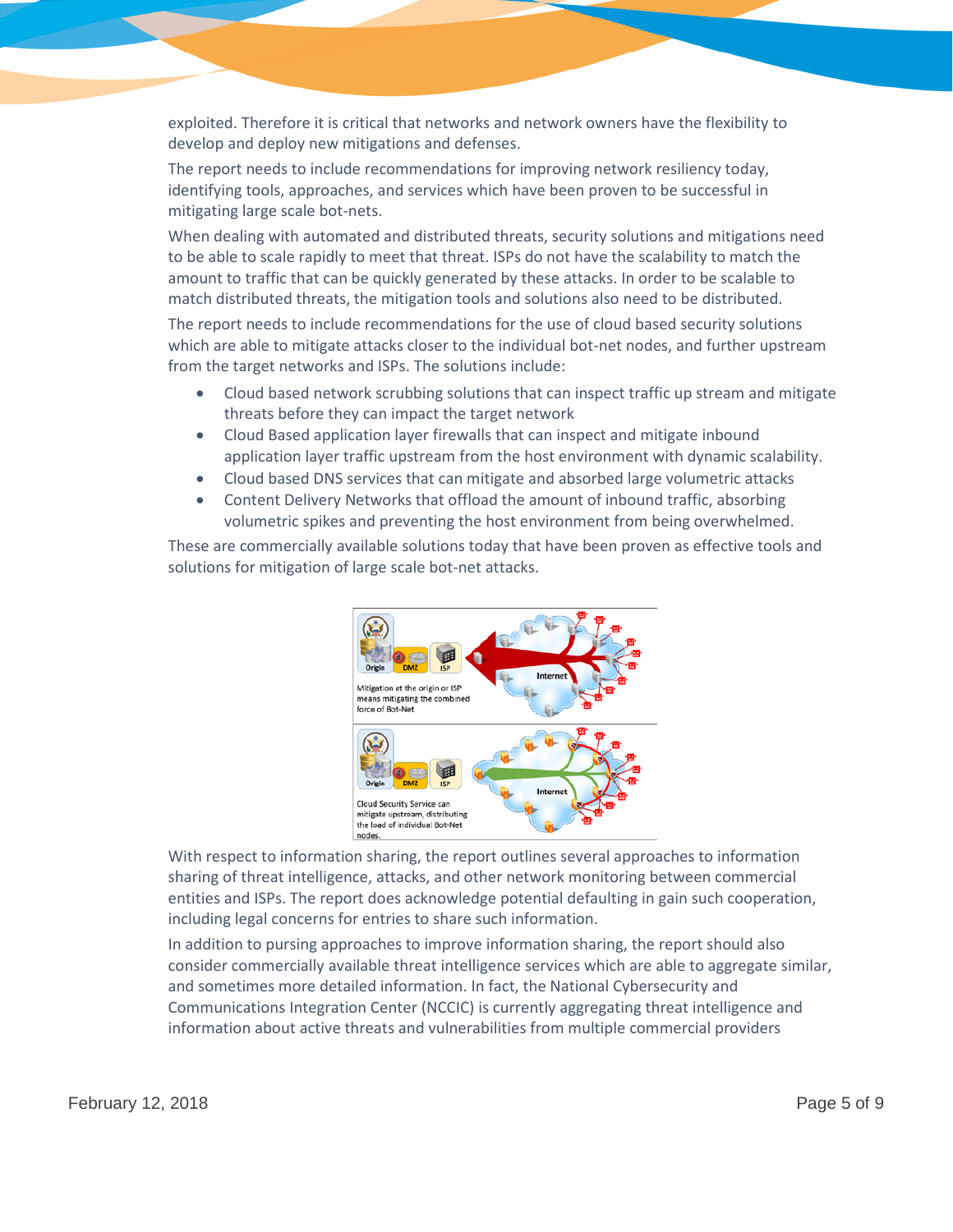3. **Stakeholder Roles:** How can specific actions be refined for efficacy and achievability? What actors, inside the Federal government, in the private sector, and across the global community, can be instrumental in the successful accomplishment of these activities? Who should play a leadership role; and where and how? What stakeholders are key to particular successes?

Start with what can reasonably be controlled. Within the federal government, it would be easy to define specific security standards for network devices and policies baseline measures for building resiliency DDoS mitigation.

The government should make an effort to ensure that vendors supplying network connected devices are following common sense secure engineering and prioritize procurement from vendors or manufacturers that adopt secure engineering standards and certifications.

Applying similar standards to the private sector would be more difficult. Rather, the federal government needs to actively participate with private sector and industry working groups. This would enable direct government input in establishing standards and policies, development of solutions and policies for reducing cyber risk of national IT infrastructure (public and private). Furthermore, many industry working groups are international, so participation would be a step toward international goals.

DHS's National Cybersecurity and Communications Integration Center (NCCIC) has been effective in aggregating threat intelligence and disseminating information about active threats and vulnerabilities. Acting as the primary federally centralized organization for cyber security, it is now effectively collaborating with 64 private and 11 federal agencies.

It is recommended that investment into the NCCIC should continue toward improving the efficiency and capabilities of the NCCIC.

4. **Road map:** What information can help the government and stakeholders delineate a road map for achieving these goals? How should implementation be phased to optimize resources and commitments? Which actions are of highest priority, or offer opportunities for near term progress? Which actions depend on the completion of other actions? Are there known barriers that may inhibit progress on specific actions?

For building a road map the government should identify near term and long term goals. Near term goals should ones that are higher priority and more easily obtainable.

Using currently available solutions to build resiliency against highly distributed bot-nets is probably the most important and feasible shorter goal. As stated in our response to Question 2, there are multiple solutions available today that are proven to be successful in mitigating these kinds of attacks.

The educational recommendations contained within the report are also easily obtainable. Because so many consumer market devices are targeted for bot-net infections, information campaigns targeting the consumer audience would improve consumer awareness to the importance of securing these devices. Such an educational campaign would help prevent future bot-net proliferation without having to wait for standards to be created.

Many of the report's recommendations and actions are long term goals. These recommendations are focused on preventing proliferation of bot-nets through standards and policies. Completion of these goals are depended upon a time consuming process for creation and publication of new standards and policies.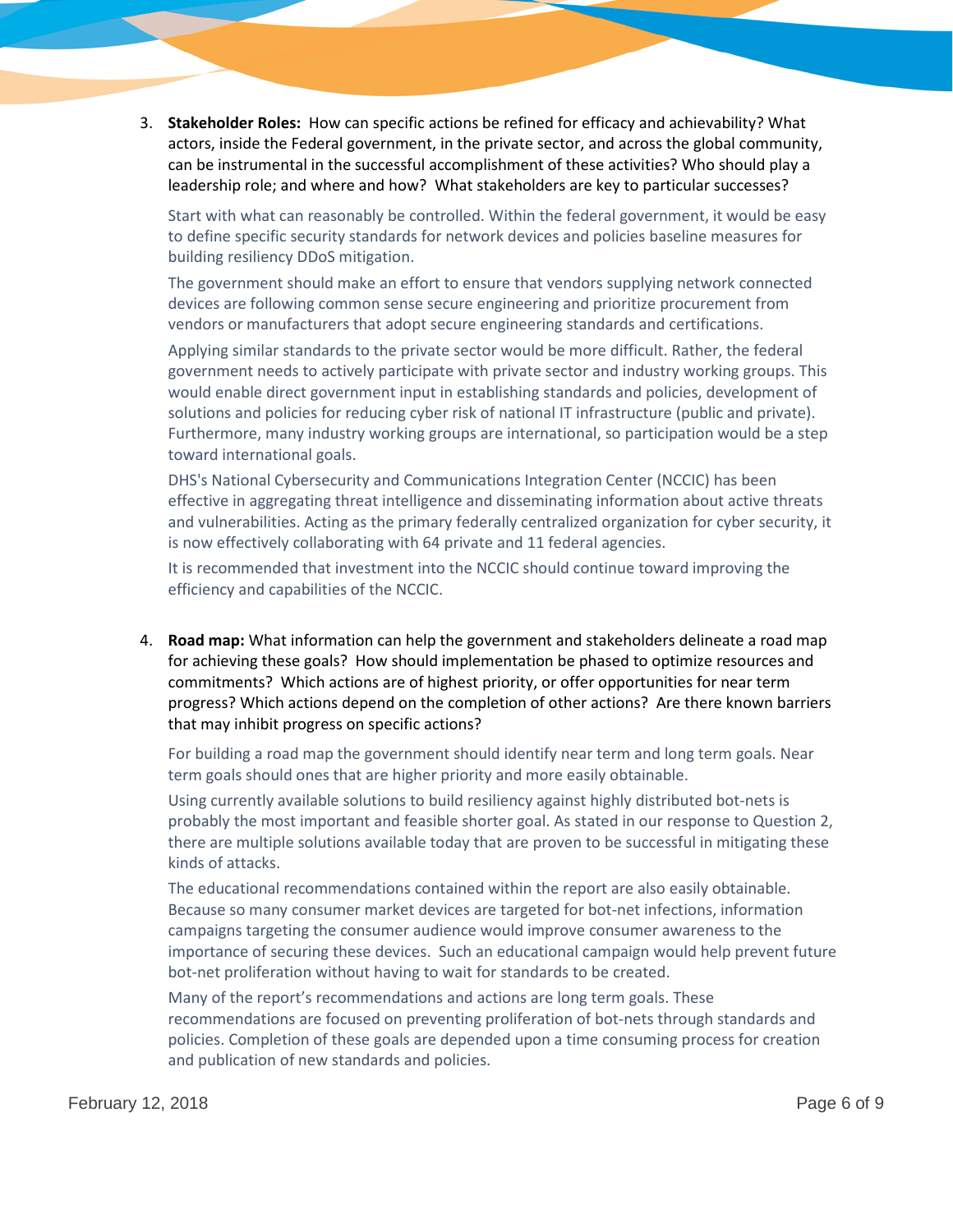5. **Incentives:** What policies, innovations, standards, best practices, governance approaches, or other activities can promote market-based solutions to the challenges and goals discussed in the report? Are there specific incentive ideas beyond the market-based approaches discussed in the report (e.g., procurement, multistakeholder policy development, R&D, best practices, and adoption & awareness efforts) that demand new consideration or exploration?

It's very difficult for the US Government to regulate any industry market without legislation. Furthermore, such legislation would have almost no impact on many foreign markets. In other words, there's no way that regulations within the US are going to prevent the proliferation of insecure devices in other countries.

Most successful market changes occur when it is profitable for companies to do so. Consumer awareness will help drive manufactures and developers to have more secure products.

And the federal government is also a consumer within this marketplace, a rather large consumer. As the federal government completes research and begins issuing standards and policy requirements for connected devices, manufactures and developers will want to ensure their products will be within compliance guidelines.

6. **Further Activities:** What additional specific actions can improve the resilience of the Internet and communications ecosystem? What partners can drive success for these activities?

There needs to be additional recommendations for tools, solutions, and services that will enhance offload and scalability to mitigate the impact of highly distributed Bot-nets.

#### 7. **Metrics:** How should we evaluate progress against the stated goals?

There's three metrics that should be considered based on the various goals.

For standards and policies, progress should be measured on successful agreement and industry adoption.

Another metric to monitor is the proliferation of bot-net infections. This will help demonstrate the effectiveness of standards and education with respect to prevention.

Finally, we need to monitor the impact of future bot-net attacks. The ultimate goal here is to build resiliency, therefore, success should be measure by successful mitigations. i.e. attacks that are mitigated without impact upon the targeted networks.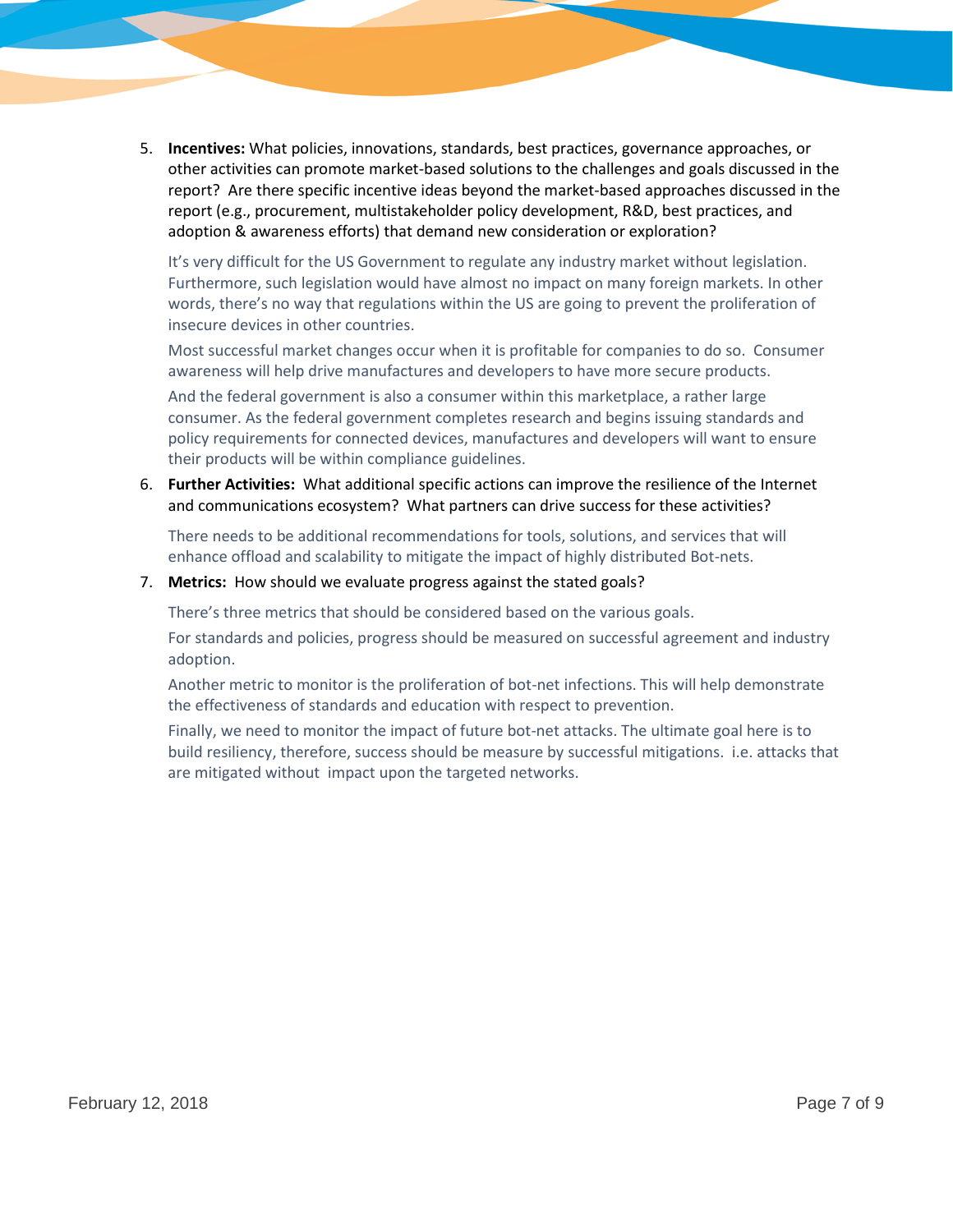# *About Akamai*

Operational since 1998, Akamai is the largest and most robust Content Delivery and Cloud Security Platform, providing enterprises across the globe secure, high-performing user experiences on any device, anywhere.

At the core of Akamai's solutions is the Akamai Intelligent Platform™, the largest, most distributed, FedRAMP accredited cloud infrastructure on the Internet. Consisting of more than 233,000 servers in over 130 countries and within more than 1,600 networks around the world, Akamai sits within one network hop of 85% of all client users (malicious and non- malicious actors), delivering over 30 terabits of traffic and over 3 trillion interactions daily. Akamai supports thousands of organizations, including:

- 60 percent of Global 500 & Fortune 500 companies
- The top 30 media & entertainment companies
- All 20 top global e-commerce sites
- 18 of the top 20 world's largest asset managers
- 8 of the top 10 world's largest FinTech firms
- Thirteen of the top 15 largest auto manufacturers
- Nine of the top 10 global pharmaceutical companies
- Six of the top seven computer manufacturers
- All of the top anti-virus companies
- All branches of the U.S. military
- Multiple Federal agencies within every cabinet level department

Akamai's government experience includes over 100 government agencies and a presence within each of the 15 cabinet level departments. In addition to our product solutions, several agencies have implemented customized which leverage our insight and intelligence capabilities.

Akamai extends the security perimeter to the edge providing unmatched reliability, security, and visibility. Using this far reaching visibility to monitor current Internet conditions and activities enables Akamai to aggregate real time threat intelligence, which is then applied to further strength the security of our customers and enhance our cloud security solutions. Real-time data feeds of our threat intelligence are also available and are currently being used by several federal agencies.

Using the reach of our platform, our extensive threat intelligence, and our practical experience with active mitigation, Akamai has been successful in mitigating hundreds of attempted DDoS and application-layer attacks. Akamai has mitigated at least one major attack per week for years. Major trends are discussed in our quarterly *State of the Internet Report* (the most recent report, Q1-2017, has been included as Attachment 1). Some notable events mitigated by Akamai include:

- September 11, 2001- flash mobs and loss of major Internet connections inside the World Trade Center crippled news sites, the sites delivered by Akamai continued to be operational.
- July 2009- Akamai defended numerous US Government, commerce, and financial services sites from a multi-day 124-Gbps DDoS coming from a bot-net within South Korea ( likely attributed to North Korea) with no operational impact.
- December 2010- Akamai defended several of its customers against a highly-contested hacktivist campaign known as Operation Avenge Assange.